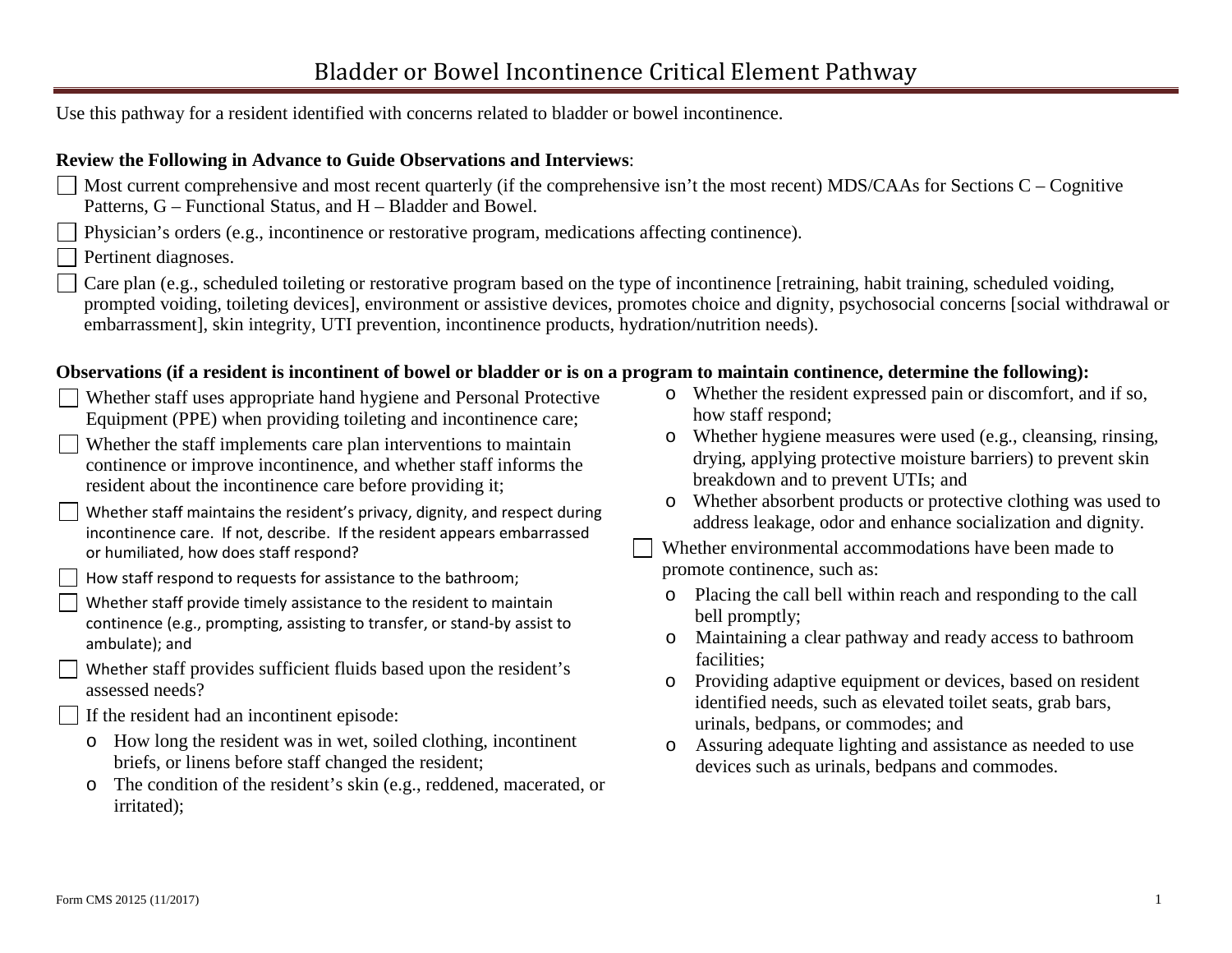# Bladder or Bowel Incontinence Critical Element Pathway

| <b>Resident or Resident Representative, or Family Interview:</b>                                         |                                                                                                                                             |  |  |  |  |
|----------------------------------------------------------------------------------------------------------|---------------------------------------------------------------------------------------------------------------------------------------------|--|--|--|--|
| How long have you had (bladder and/or bowel) incontinence? Do you                                        | What type of assistive devices are provided? Have staff given you                                                                           |  |  |  |  |
| know what may have caused it?                                                                            | instructions on how to use them?                                                                                                            |  |  |  |  |
| Describe how you were involved in developing your care plan for                                          | What happens when you request staff assistance to go to the bathroom?                                                                       |  |  |  |  |
| improving or maintaining continence. Do you believe the plan reflects                                    | How do staff respond to you if you have can't make it to the bathroom in                                                                    |  |  |  |  |
| your preferences and choices?                                                                            | time?                                                                                                                                       |  |  |  |  |
| Do you know what the plan is to improve your continence, and what type                                   | Do you have a UTI, or a history of UTIs? If so, what interventions are in                                                                   |  |  |  |  |
| of interventions are being provided?                                                                     | place to prevent these from occurring, to the extent possible?                                                                              |  |  |  |  |
| Do you know if the incontinence is getting better or worse, and if worse,                                | Do you know if staff have addressed environmental issues that may affect                                                                    |  |  |  |  |
| do you know why?                                                                                         | continence (e.g., improved lighting, use of a bedside commode or urinal,                                                                    |  |  |  |  |
| Do you have any problems with skin integrity related to the incontinence                                 | reducing the distance to the bathroom if possible, use of grab bars etc.)?                                                                  |  |  |  |  |
| and if so, please describe and explain what is being done for these                                      | Please describe.                                                                                                                            |  |  |  |  |
| problems?                                                                                                | For surveyor: If you are aware that the resident has declined care to                                                                       |  |  |  |  |
| Has your incontinence impacted your involvement in activities, mood, or                                  | restore continence, what interventions were declined and whether                                                                            |  |  |  |  |
| ability to function?                                                                                     | alternatives were suggested?                                                                                                                |  |  |  |  |
| Nursing Aide Interviews: Interview the nurse aide assigned to provide care to the resident to determine: |                                                                                                                                             |  |  |  |  |
| Can you tell me about the resident's incontinence (e.g., type, whether                                   | Has the resident declined any interventions to improve or maintain                                                                          |  |  |  |  |
| there is a pattern of incontinence episodes).                                                            | continence? If so, what interventions were declined and why? Do                                                                             |  |  |  |  |
| What interventions are used (restorative/management programs):                                           | you know what changes have been put in place if the resident                                                                                |  |  |  |  |
| How often assistance to go to the bathroom is provided;                                                  | declines interventions?                                                                                                                     |  |  |  |  |
| $\circ$<br>How much assistance the resident requires; and<br>$\circ$                                     | Has there been a decline in the resident's continence? If so, who did<br>you report it to, and when? Do you know if care plan interventions |  |  |  |  |
| How the resident's participation, to the extent possible, is<br>$\circ$<br>encouraged.                   | have been revised to address the decline, and if so, what was<br>changed?                                                                   |  |  |  |  |
| Are there problems with the resident's skin related to incontinence?                                     | What, when, and to whom do you report changes in status (e.g.,                                                                              |  |  |  |  |
| If so, when it began, whether it was reported, and how it is being                                       | hydration status, urine characteristics, and complaints of urinary-                                                                         |  |  |  |  |
| addressed?                                                                                               | related symptoms)?                                                                                                                          |  |  |  |  |
|                                                                                                          | What training have you received on continence programs, skin care,<br>or the use of assistive devices?                                      |  |  |  |  |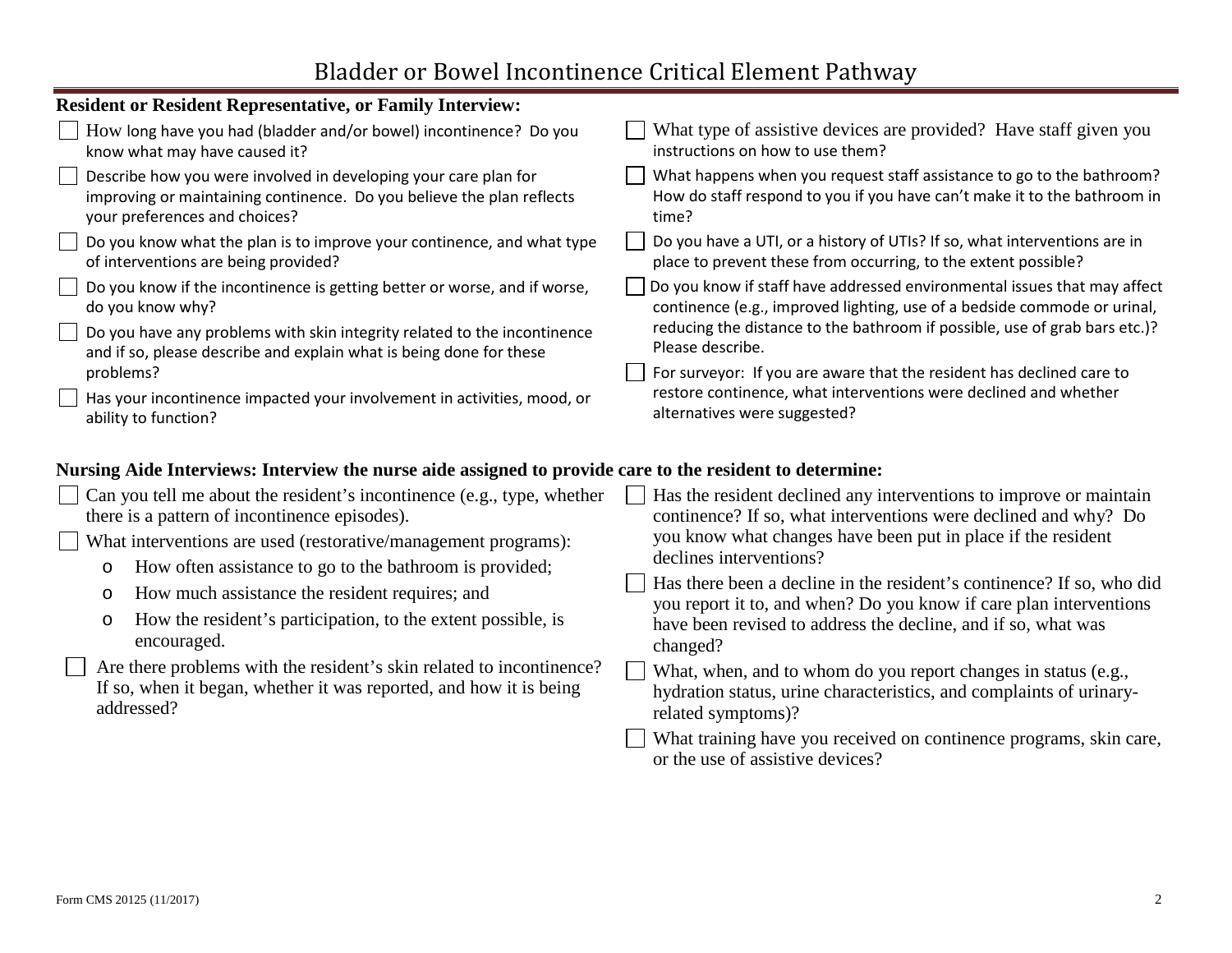| Licensed Nurse, DON or Rehabilitative Staff Interviews, as appropriate, to                                                                                                                                                                                                                                                                                                                                                                                                                                                                                                                                                                                                                                                                                                                                                                                                                                                                                                                                                                                                                                                                                                                                                               |                                                                                                                                                                                                                                                                                                                                                                                                                                                                                                                                                                                                                                                                                                                                                                                                                                                                            |  |  |  |  |  |
|------------------------------------------------------------------------------------------------------------------------------------------------------------------------------------------------------------------------------------------------------------------------------------------------------------------------------------------------------------------------------------------------------------------------------------------------------------------------------------------------------------------------------------------------------------------------------------------------------------------------------------------------------------------------------------------------------------------------------------------------------------------------------------------------------------------------------------------------------------------------------------------------------------------------------------------------------------------------------------------------------------------------------------------------------------------------------------------------------------------------------------------------------------------------------------------------------------------------------------------|----------------------------------------------------------------------------------------------------------------------------------------------------------------------------------------------------------------------------------------------------------------------------------------------------------------------------------------------------------------------------------------------------------------------------------------------------------------------------------------------------------------------------------------------------------------------------------------------------------------------------------------------------------------------------------------------------------------------------------------------------------------------------------------------------------------------------------------------------------------------------|--|--|--|--|--|
| determine:                                                                                                                                                                                                                                                                                                                                                                                                                                                                                                                                                                                                                                                                                                                                                                                                                                                                                                                                                                                                                                                                                                                                                                                                                               |                                                                                                                                                                                                                                                                                                                                                                                                                                                                                                                                                                                                                                                                                                                                                                                                                                                                            |  |  |  |  |  |
| $\Box$ When was the resident's incontinence identified and what was the<br>frequency of the resident's incontinence episodes?<br>Was the resident assessed for risks, causes, types, patterns of<br>incontinence, and potential treatments to address or reverse the<br>incontinence? If not, describe.<br>What physical or cognitive limitations have been identified that may<br>influence potential improvement or maintenance of continence? If so,<br>describe.<br>Was the resident or resident representative involved in care plan<br>development, including identifying choices and preferences for<br>treatment of incontinence? If not, why not?<br>What types of interventions have been attempted to promote<br>continence (e.g., special clothing, devices, types and frequency of<br>assistance, change in toileting schedule, environmental<br>modifications)?<br>What program was developed and implemented to improve,<br>maintain, or correct, to the extent possible, the incontinence? If this<br>was not done, how was it determined that the resident would not<br>benefit from a program?<br>Whether the resident's continence is declining and if so, what<br>changes have been made, implemented and evaluated? | Whether a therapy program is in place, as appropriate, (e.g.,<br>balance, muscle strengthening, or transfers) to assist in a continence<br>management program.<br>If on a rehabilitative program, the resident's response to the program,<br>including understanding instructions to help improve or maintain<br>continence.<br>Has the resident experienced complications related to incontinence<br>(e.g., skin integrity issues, infections, hydration issues)? If so, how<br>were these addressed?<br>Has the resident been identified to be at risk for UTIs? If so, what<br>are the risk factors and are the risks addressed?<br>Has the resident declined an intervention? What alternatives were<br>offered and put in place?<br>Who monitors staff implementation of the continence program and the<br>impact of the interventions on resident continence status? |  |  |  |  |  |
|                                                                                                                                                                                                                                                                                                                                                                                                                                                                                                                                                                                                                                                                                                                                                                                                                                                                                                                                                                                                                                                                                                                                                                                                                                          |                                                                                                                                                                                                                                                                                                                                                                                                                                                                                                                                                                                                                                                                                                                                                                                                                                                                            |  |  |  |  |  |
| <b>Record Review:</b>                                                                                                                                                                                                                                                                                                                                                                                                                                                                                                                                                                                                                                                                                                                                                                                                                                                                                                                                                                                                                                                                                                                                                                                                                    |                                                                                                                                                                                                                                                                                                                                                                                                                                                                                                                                                                                                                                                                                                                                                                                                                                                                            |  |  |  |  |  |
| Does the facility adequately identify the resident's continence history (e.g.,<br>nursing or therapy notes, pharmacist reports, lab reports, and flow<br>sheets)?                                                                                                                                                                                                                                                                                                                                                                                                                                                                                                                                                                                                                                                                                                                                                                                                                                                                                                                                                                                                                                                                        | Does the care plan identify incontinence interventions, programs,<br>resident choices and preferences? Has the care plan has been revised<br>to reflect any changes?                                                                                                                                                                                                                                                                                                                                                                                                                                                                                                                                                                                                                                                                                                       |  |  |  |  |  |
| Does the assessment reflect the status of the resident, specifically:<br>Patterns of incontinent episodes, daily voiding/elimination patterns<br>$\circ$<br>or prior routines;<br>Fluid intake/hydration status, skin integrity and cognitive<br>$\circ$<br>status;<br>Clinical conditions that may affect continence;<br>$\circ$                                                                                                                                                                                                                                                                                                                                                                                                                                                                                                                                                                                                                                                                                                                                                                                                                                                                                                        | Has there been a "significant change" in the resident's condition<br>(i.e., will not resolve itself without intervention by staff or by<br>implementing standard disease-related clinical interventions;<br>impacts more than one area of health; requires IDT review or<br>revision of the care plan)? If so, was the MDS significant change<br>comprehensive assessment conducted?                                                                                                                                                                                                                                                                                                                                                                                                                                                                                       |  |  |  |  |  |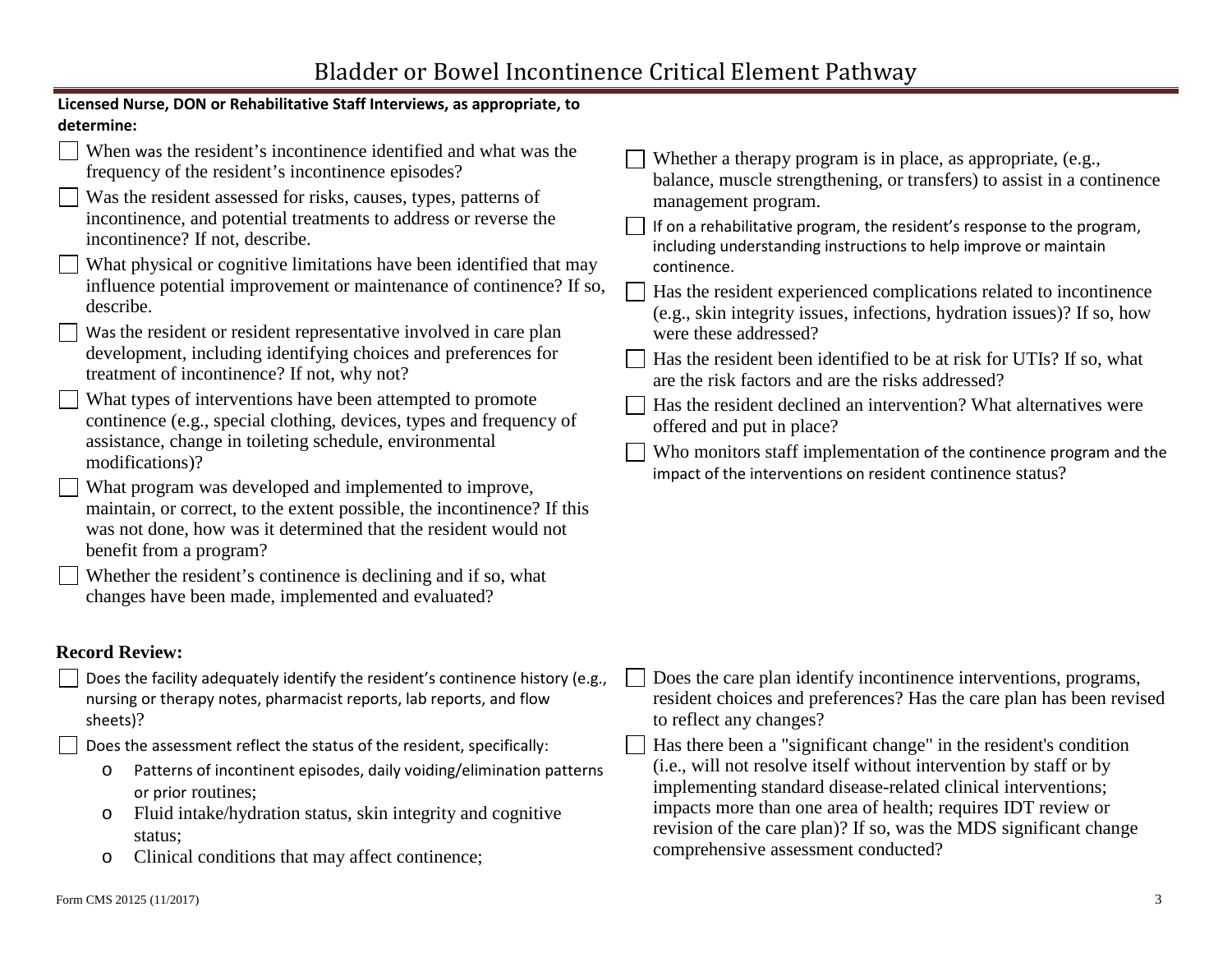## Bladder or Bowel Incontinence Critical Element Pathway

| $\circ$ | Medications that may affect continence that could reflect                                                                       |  | How does the facility manage continence if the resident has            |
|---------|---------------------------------------------------------------------------------------------------------------------------------|--|------------------------------------------------------------------------|
|         | adverse drug reactions;                                                                                                         |  | disabilities or pain, such as due to cancer, arthritis, post-surgical  |
| $\circ$ | Symptoms for bladder incontinence, including the type of                                                                        |  | care, fractures, contractures, neurological impairments?               |
|         | incontinence (stress, urge, overflow, mixed, functional, or                                                                     |  | How does staff recognize and assess potential evidence of              |
|         | transient incontinence), potential reversible/irreversible causes                                                               |  | symptomatic UTI, and notify the attending practitioner?                |
|         | and risks;                                                                                                                      |  | What adjustments were considered for medications affecting             |
| $\circ$ | Symptoms and type of bowel incontinence including the type,                                                                     |  | continence, if possible, (e.g., medication cessation, dose reduction,  |
|         | frequency, and amount of stool, potential reversible/irreversible                                                               |  | selection of an alternate medication, or change in time of             |
|         | causes and, risks;                                                                                                              |  | administration)?                                                       |
| $\circ$ | Factors contributing to chronically recurring or persistent UTIs;                                                               |  | How has the resident's condition and effectiveness of the              |
| $\circ$ | Functional status including balance, muscle strength, transfer<br>and ambulation ability, and the type, frequency and amount of |  | interventions been monitored and revised as necessary?                 |
|         | physical assistance necessary to facilitate toileting; and                                                                      |  | What is the resident's level of participation in, and response to, the |
| $\circ$ | Adaptive equipment or accommodations to maintain<br>continence, such as access to the toilet, call bell, type of                |  | continence program?                                                    |
|         |                                                                                                                                 |  | Has the resident had a decline or lack of improvement in continence    |
|         | clothing or continence products, ambulation devices (walkers,                                                                   |  | status? If so, were interventions revised?                             |
|         | canes).                                                                                                                         |  | If concerns are identified, review policies and procedures related to  |
|         |                                                                                                                                 |  | continence care and services.                                          |

### **Critical Element Decisions:**

- 1) Did the facility ensure that the resident received treatment and care in accordance with professional standards of practice, the resident's comprehensive, person-centered care plan, and the resident's choice in order to maintain continence to the extent possible, prevent urinary tract infections, and restore bladder incontinence and/or bowel function to the extent possible? If No, cite F690
- 2) Did the facility use appropriate hand hygiene practices and PPE, if needed, when providing incontinence care? If No, cite F880
- 3) For newly admitted residents and if applicable based on the concern under investigation, did the facility develop and implement a baseline care plan within 48 hours of admission that included the minimum healthcare information necessary to properly care for the immediate needs of the resident? Did the resident and resident representative receive a written summary of the baseline care plan that he/she was able to understand? If No, cite F655

NA, the resident did not have an admission since the previous survey OR the care or service was not necessary to be included in a baseline care plan.